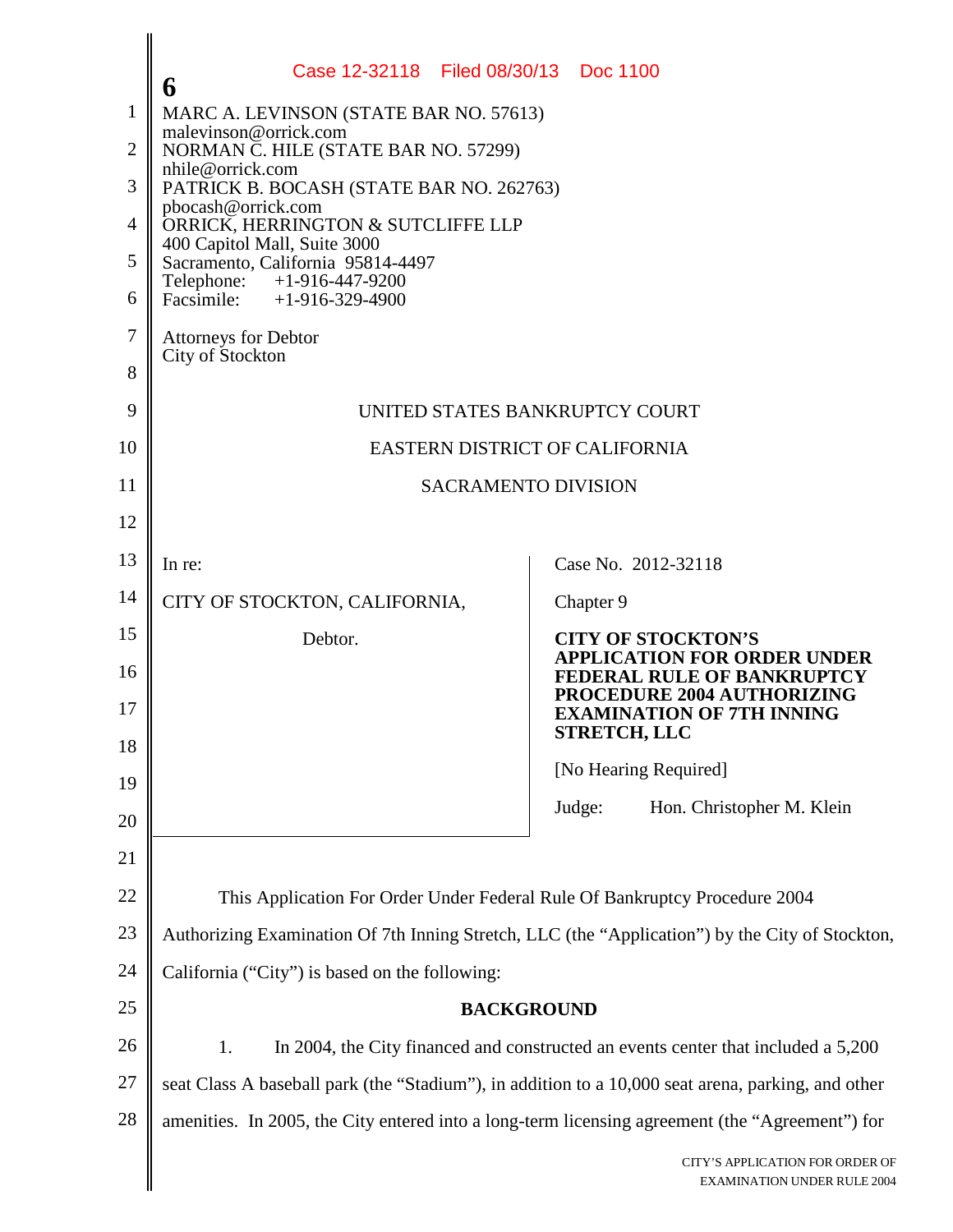## Case 12-32118 Filed 08/30/13 Doc 1100

 $\parallel$ 

| $\mathbf{1}$   | the use of the Stadium with 7th Inning Stretch, LLC ("SIS"), which owns a minor league baseball                           |  |  |
|----------------|---------------------------------------------------------------------------------------------------------------------------|--|--|
| $\overline{2}$ | team, the Stockton Ports (the "Ports"). The Agreement has an initial term of 25 years, with the                           |  |  |
| 3              | option to extend for two additional 7 year periods.                                                                       |  |  |
| $\overline{4}$ | Generally, the Agreement concerns issues such as control of the calendar for the<br>2.                                    |  |  |
| 5              | Stadium, control and operation of concessions, and related Stadium revenue streams (such as                               |  |  |
| 6              | advertising). The terms of the Agreement, which are generally favorable to SIS by league                                  |  |  |
| $\overline{7}$ | standards, are such that the City must subsidize a portion of the operating costs of the Stadium.                         |  |  |
| 8              | On June 28, 2012, the City filed its petition for chapter 9 relief. On April 1, 2013,<br>3.                               |  |  |
| 9              | the Court granted the City's petition, and entered its order for relief.                                                  |  |  |
| 10             | As part of its ongoing development of a plan of adjustment, the City must decide<br>4.                                    |  |  |
| 11             | how to treat its Agreement with SIS, including whether to assume or reject the Agreement. In                              |  |  |
| 12             | order to determine the best course of action, the City requires basic financial information                               |  |  |
| 13             | regarding the performance of the Ports and their use of the Stadium under the Agreement.                                  |  |  |
| 14             | 5.<br>The City has requested SIS to provide information about SIS's finances, including                                   |  |  |
| 15             | on August 1, 2013, when the City sent an informal written request to Pat Filippone, authorized                            |  |  |
| 16             | agent for service of process for SIS. The City is now seeking such information and data via Rule                          |  |  |
| 17             | 2004 because SIS has not yet produced all of the requested information and data.                                          |  |  |
| 18             | <b>RELIEF REQUESTED</b>                                                                                                   |  |  |
| 19             | The City seeks an order, substantially in the form of Exhibit A, authorizing the<br>6.                                    |  |  |
| 20             | City to compel the production of the following documents and materials by SIS, by and through                             |  |  |
| 21             | Pat Filippone and/or the person most knowledgeable and/or the custodian of such documents:                                |  |  |
| 22             | i.<br>All Detailed Internal Operating Revenue/Expense Statements for the Ports                                            |  |  |
| 23             | and for the use of the Stadium for the past 5 years (2008-2012).                                                          |  |  |
| 24             | ii.<br>All Audited Financial Statements for the Ports and for the use of the<br>Stadium for the past 5 years (2008-2012). |  |  |
| 25             | iii.<br>All League Standard Financial Reports for the Ports for the past 5 years                                          |  |  |
| 26             | $(2008-2012).$                                                                                                            |  |  |
| 27             | All Detailed Current Year Budgets and Projections for the Ports and for the<br>iv.<br>use of the Stadium.                 |  |  |
| 28             |                                                                                                                           |  |  |
|                | CITY'S APPLICATION FOR ORDER OF<br>$-2-$<br><b>EXAMINATION UNDER RULE 2004</b>                                            |  |  |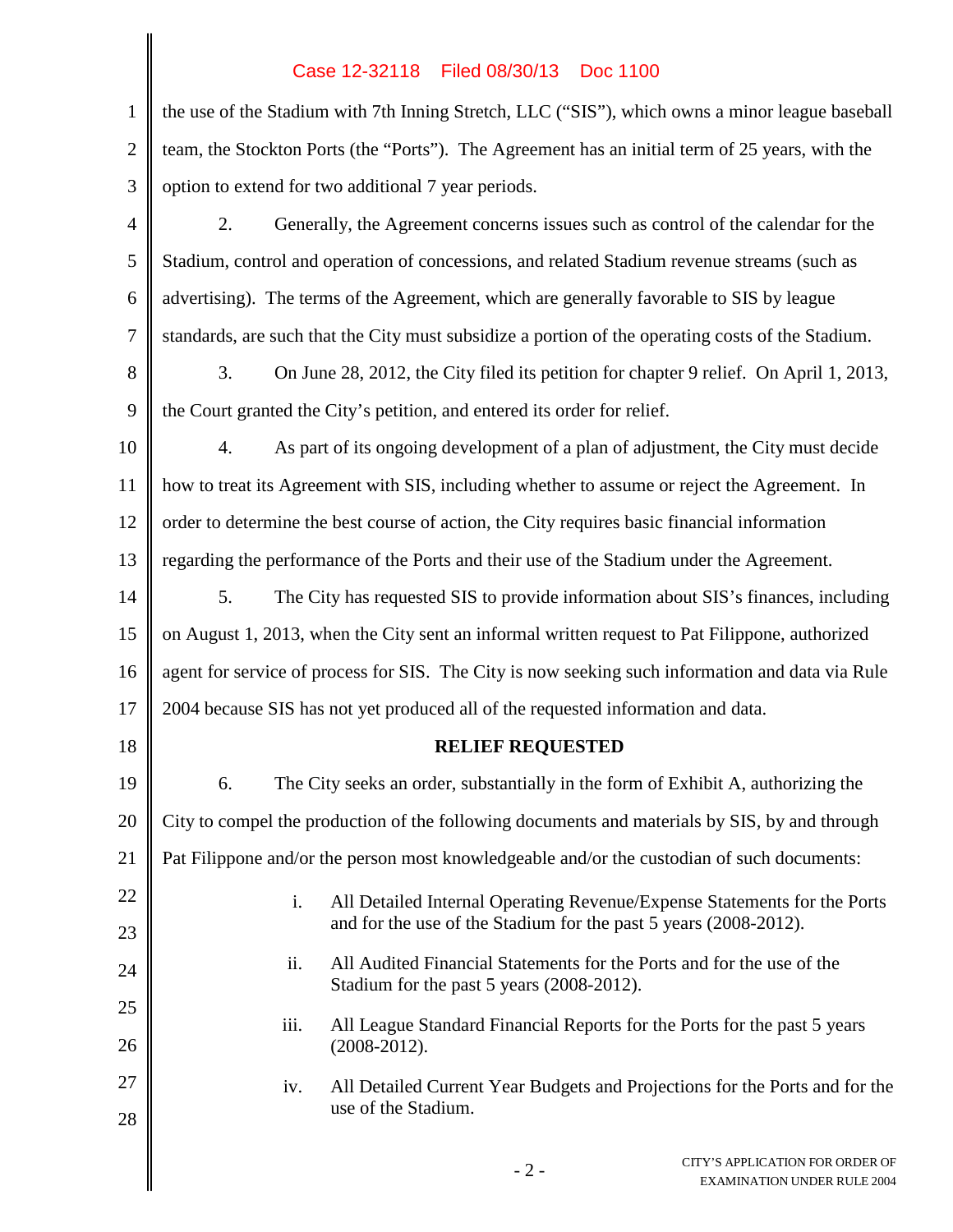|                     | Filed 08/30/13 Doc 1100<br>Case 12-32118                                                                                                                                                    |  |  |
|---------------------|---------------------------------------------------------------------------------------------------------------------------------------------------------------------------------------------|--|--|
| 1                   | All historical event information for Ports and other non-Ports events held<br>V.                                                                                                            |  |  |
| $\overline{2}$<br>3 | by SIS at the Stadium, including the total number of home games played,<br>the total and average paid attendance, the total and average turnstile<br>attendance, and average ticket prices. |  |  |
| 4                   | <b>ARGUMENT</b>                                                                                                                                                                             |  |  |
| 5                   | 7.<br>Rule 2004 allows for the examination of any entity with respect "to the acts,                                                                                                         |  |  |
| 6                   | conduct, or property or to the liabilities and financial condition of the debtor, or to any matter                                                                                          |  |  |
| $\tau$              | which may affect the administration of the debtor's estate" Fed. R. Bankr. Proc. 2004(b).                                                                                                   |  |  |
| 8                   | 8.<br>Pursuant to the Agreement, the City has licensed use of the Stadium to SIS.                                                                                                           |  |  |
| 9                   | Information regarding the financial performance of the Ports and the Stadium under the                                                                                                      |  |  |
| 10                  | Agreement is therefore directly relevant to the administration of the City's bankruptcy.                                                                                                    |  |  |
| 11                  | Specifically, such information is necessary to aid the City's determination of how to treat the                                                                                             |  |  |
| 12                  | Agreement and any other obligations pertaining to the Stadium in its plan of adjustment. The                                                                                                |  |  |
| 13                  | requested documents therefore fall squarely within the scope of subject matter about which the                                                                                              |  |  |
| 14                  | City can examine SIS under Rule 2004.                                                                                                                                                       |  |  |
| 15                  | WHEREFORE, the City prays that the Court grant the Application in its entirety.                                                                                                             |  |  |
| 16                  |                                                                                                                                                                                             |  |  |
| 17                  |                                                                                                                                                                                             |  |  |
| 18                  | Dated: August 30, 2013<br>MARC A. LEVINSON<br>NORMAN C. HILE<br>PATRICK B. BOCASH                                                                                                           |  |  |
| 19                  | Orrick, Herrington & Sutcliffe LLP                                                                                                                                                          |  |  |
| 20                  |                                                                                                                                                                                             |  |  |
| 21                  | /s/ Marc A. Levinson<br>By:<br><b>MARC A. LEVINSON</b>                                                                                                                                      |  |  |
| 22                  | <b>Attorneys for Debtor</b><br>City of Stockton                                                                                                                                             |  |  |
| 23                  |                                                                                                                                                                                             |  |  |
| 24                  |                                                                                                                                                                                             |  |  |
| 25                  |                                                                                                                                                                                             |  |  |
| 26                  |                                                                                                                                                                                             |  |  |
| 27                  |                                                                                                                                                                                             |  |  |
| 28                  |                                                                                                                                                                                             |  |  |
|                     | CITY'S APPLICATION FOR ORDER OF<br>OHSUSA:754207703.5<br>$-3-$<br><b>EXAMINATION UNDER RULE 2004</b>                                                                                        |  |  |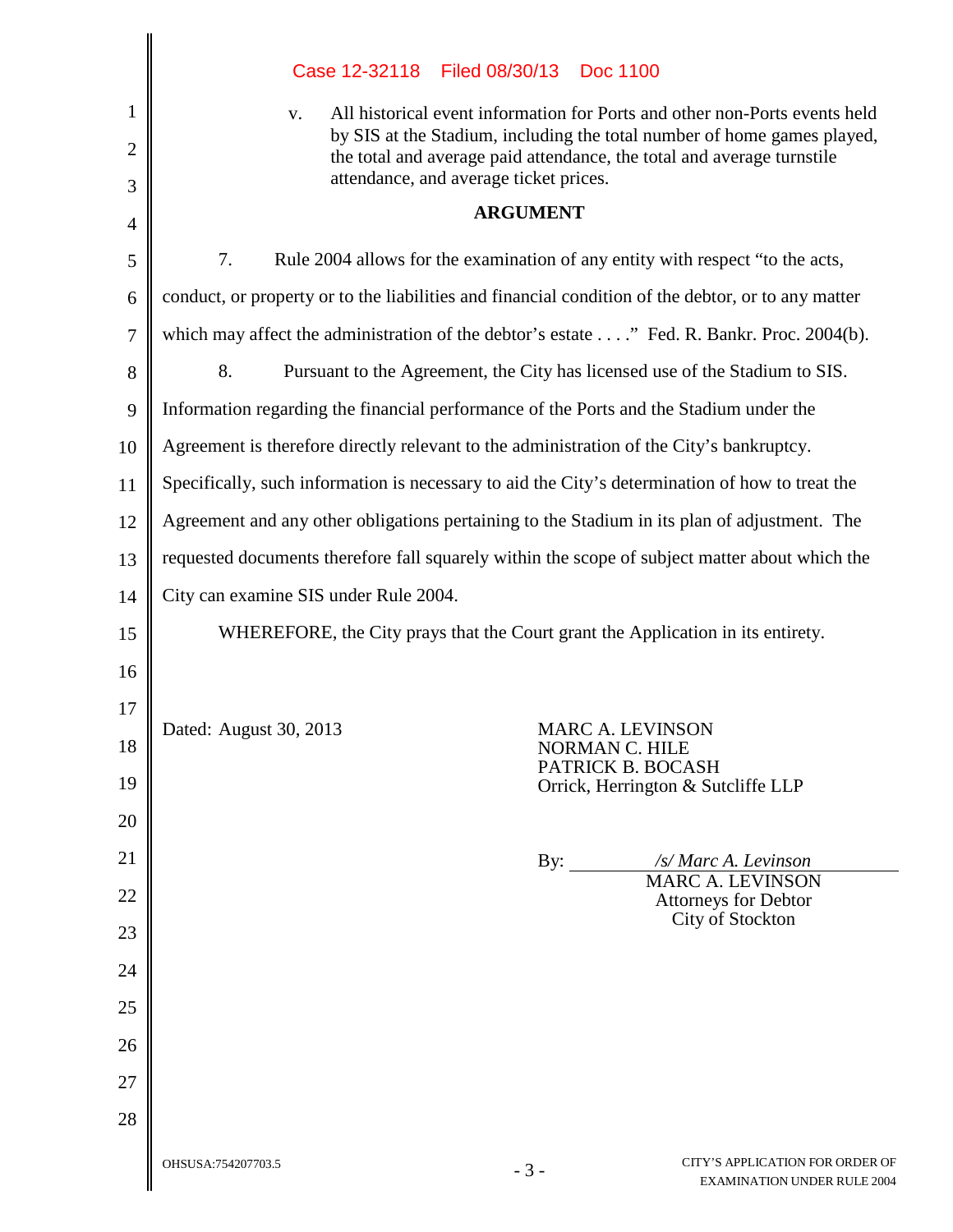## Case 12-32118 Filed 08/30/13 Doc 1100

## **Exhibit A**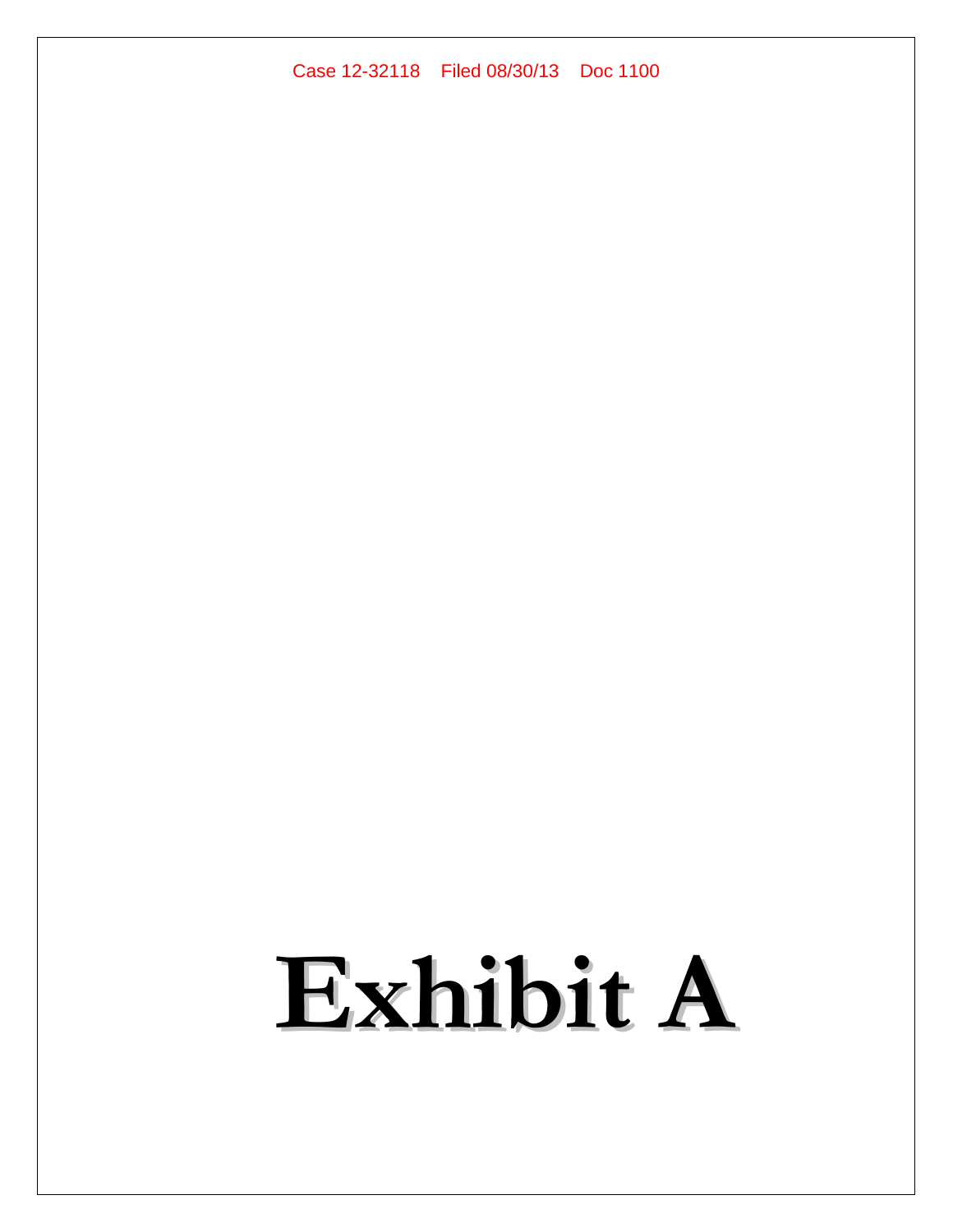|    | Case 12-32118 Filed 08/30/13 Doc 1100                                                                 |  |  |
|----|-------------------------------------------------------------------------------------------------------|--|--|
| 1  | Marc A. Levinson (State Bar No. 57613)<br>[Name; State Bar ID No., if applicable]                     |  |  |
|    | Orrick, Herrington & Sutcliffe LLP<br>[Address]                                                       |  |  |
| 2  | 400 Capitol Mall, Ste. 3000, Sacramento, CA 95814-4497<br>(916) 447-9200<br>[Telephone]               |  |  |
| 3  | Attorney for Applicant/Applicant In Propria Persona                                                   |  |  |
| 4  |                                                                                                       |  |  |
| 5  | UNITED STATES BANKRUPTCY COURT<br>EASTERN DISTRICT OF CALIFORNIA                                      |  |  |
| 6  |                                                                                                       |  |  |
| 7  | In re                                                                                                 |  |  |
| 8  | Case No. 2012-32118<br>City of Stockton, California,                                                  |  |  |
| 9  |                                                                                                       |  |  |
| 10 | Debtor(s).                                                                                            |  |  |
| 11 |                                                                                                       |  |  |
| 12 | ORDER GRANTING APPLICATION FOR ORDER OF EXAMINATION UNDER FEDERAL RULE OF                             |  |  |
| 13 | <b>BANKRUPTCY PROCEDURE 2004(a)</b>                                                                   |  |  |
| 14 |                                                                                                       |  |  |
| 15 | Application for examination under Federal Rule of Bankruptcy Procedure (FRBP) 2004(a)                 |  |  |
| 16 | having been made by [insert name of applicant] the City of Stockton, California                       |  |  |
| 17 | <b>IT IS ORDERED:</b>                                                                                 |  |  |
| 18 | the City of Stockton, California<br>1.<br>is authorized to examine<br>That [insert name of applicant] |  |  |
| 19 | Pat Filippone<br>pursuant to FRBP 2004(a) on the<br>[insert name of examinee] _                       |  |  |
| 20 | subjects specified in FRBP 2004(b);                                                                   |  |  |
| 21 | 2.<br>That pursuant to FRBP 2004(c), attendance for examination and production of                     |  |  |
| 22 | documentary evidence may be compelled in the manner provided in FRBP 9016 for the                     |  |  |
| 23 | attendance of witnesses at a hearing or trial; and                                                    |  |  |
| 24 | $\frac{30}{2}$ days after<br>3.<br>That the examination shall not be scheduled earlier than ____      |  |  |
| 25 | service under FRBP 9016 [must be 30 days after service if production of documentary                   |  |  |
| 26 | evidence is requested].                                                                               |  |  |
| 27 |                                                                                                       |  |  |
| 28 |                                                                                                       |  |  |
|    | $1/01/00$ $(\Box$                                                                                     |  |  |

 $\mathbf{I}$